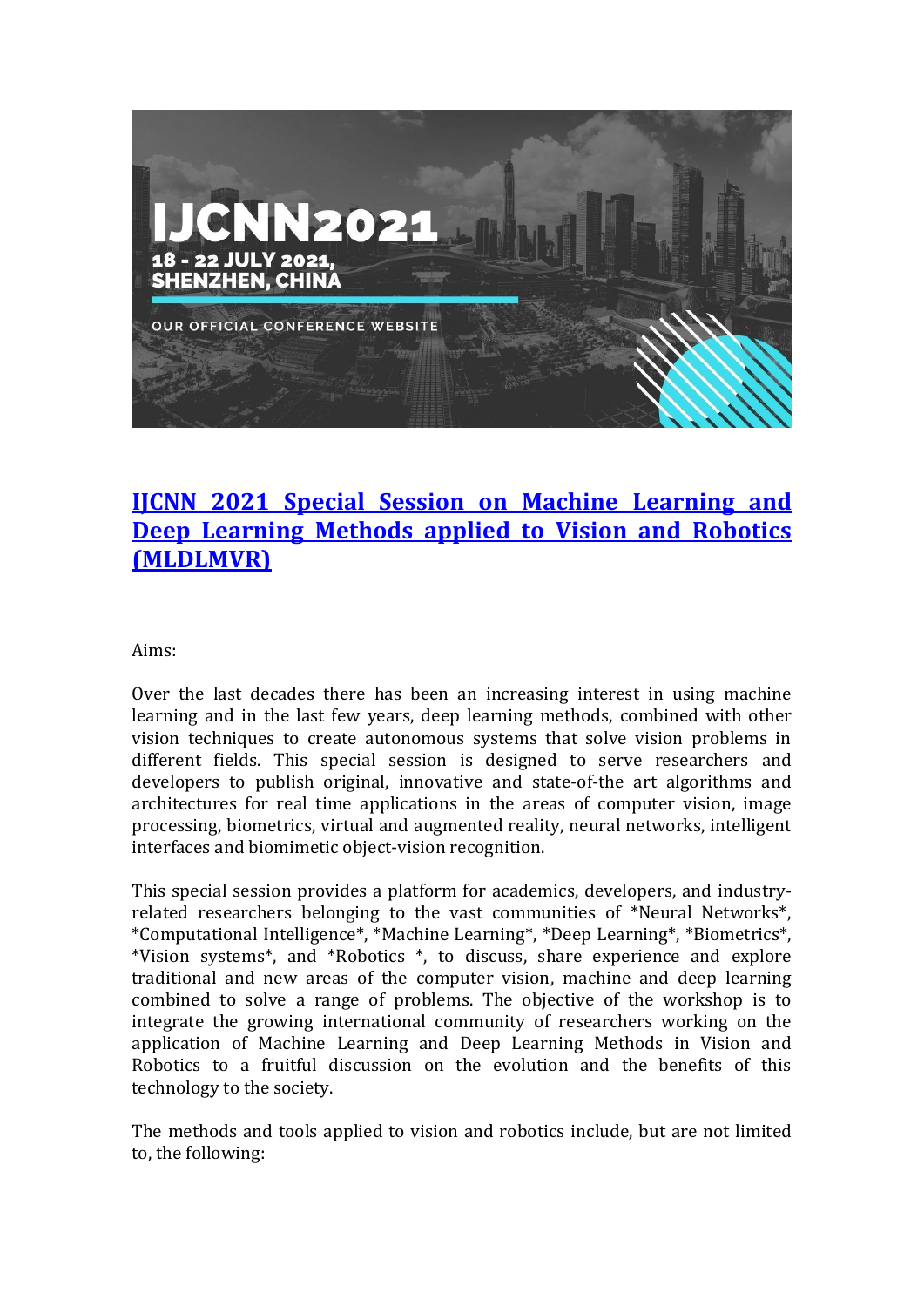- Computational Intelligence methods
- Machine Learning methods
- Self-adaptation, self-organisation and self-supervised learning
- Robust computer vision algorithms (operation under variable conditions, object tracking, behaviour analysis and learning, scene segmentation,,,,)
- Extraction of Biometric Features (fingerprint, iris, face, voice, palm, gait)
- Registration Methods
- Convolutional Neural Networks CNN
- Recurrent Neural Networks RNN
- Deep Reinforcement Learning DRL
- Generative Adversial Networks
- Predictive Learning
- Active-Incremental-Online Learning
- Hardware implementation and algorithms acceleration (GPUs, FPGA,s,…)

The fields of application can be identified, but are not limited to, the following:

- Video and Image Processing
- Video tracking
- 3D Scene reconstruction
- 6D Object detection
- Objects Grasping/Manipulation
- 3D Tracking in Virtual Reality Environments
- 3D Volume visualization
- Intelligent Interfaces (User-friendly Man Machine Interface)
- Multi-camera and RGB-D camera systems
- Multi-modal Human Pose Recovery and Behavior Analysis
- Human body reconstruction
- Gesture and posture analysis and recognition
- Biometric Identification and Recognition
- Extraction of Biometric Features (fingerprint, iris, face, voice, palm, gait)
- Surveillance systems
- Autonomous and Social Robots
- Robotic vision
- Synthetic data generation
- Sim2Real
- Industry 4.0
- IoT and Cyber-physical Systems

### **Important dates:**

Paper Submission Deadline January 15, 2021

#### **Paper acceptance notification date**  March 15, 2021

**Conference** July 18-22, 2021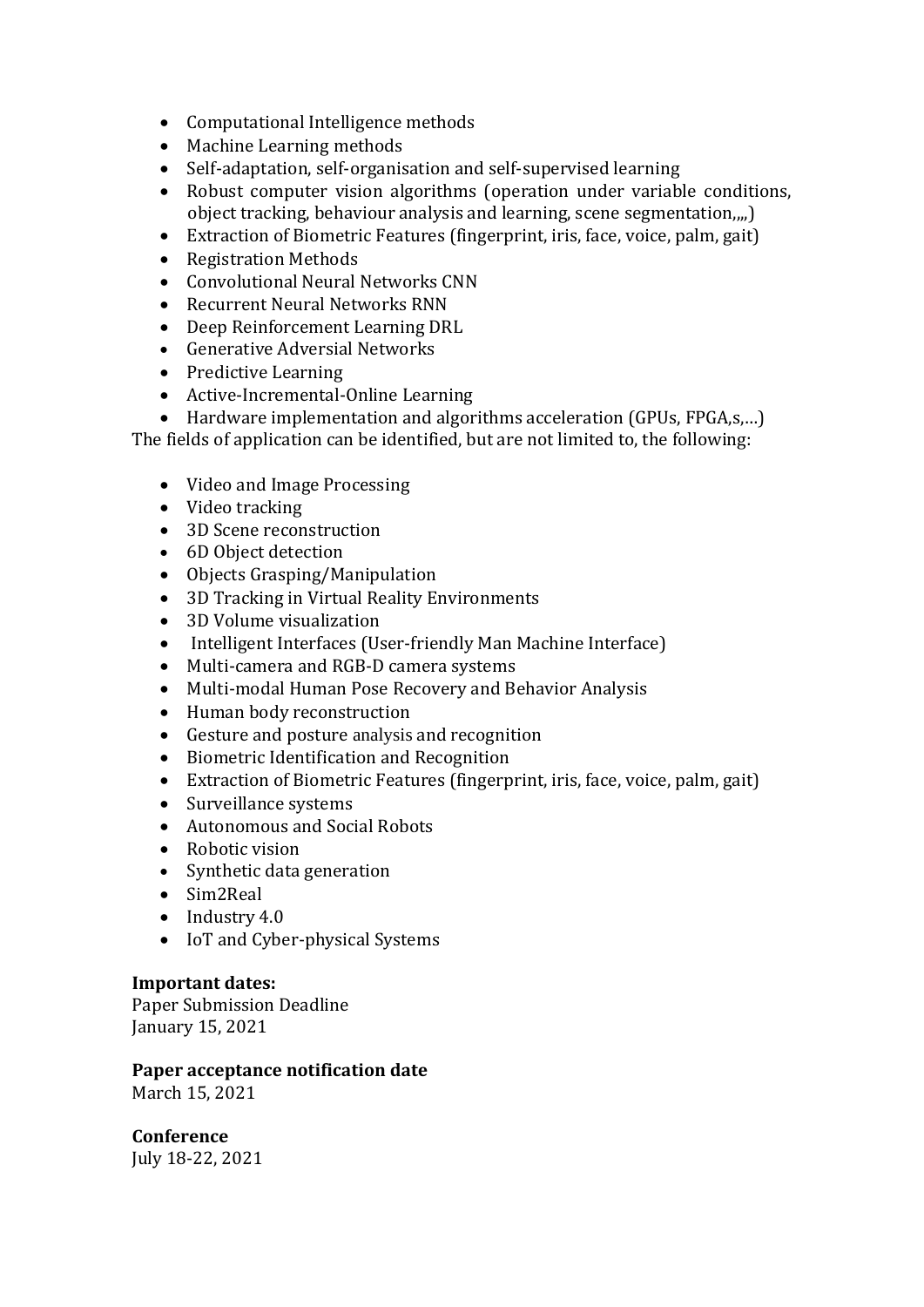#### **Submission Guidelines:**

Please follow the regular submission guidelines of IJCNN 2021. Please notify the chairs of your submission by sending an email to: jgarcia@dtic.ua.es.

#### **Journal special Issue**

A Journal special Issue with extended versions of best special session papers is being managed.

Previous special session best papers were published in Neural Processing Letters 2014 and Neural Computing and Applications 2015, Expert Systems 2017, Computational Intelligence and Neuroscience 2018.

Tentative journal special issue is being managed with Journal Sensors: [https://www.mdpi.com/journal/sensors/special\\_issues/Deep\\_Learning\\_Image\\_Re](https://www.mdpi.com/journal/sensors/special_issues/Deep_Learning_Image_Recognition_Systems) [cognition\\_Systems](https://www.mdpi.com/journal/sensors/special_issues/Deep_Learning_Image_Recognition_Systems) but other special issues are being discussed.

#### **Chairs:**

José García-Rodríguez -University of Alicante (Spain) Alexandra Psarrou – University of Westminster (UK) Isabelle Guyon - , U. Paris-Saclay, France and ChaLearn, USA Antonis Argyros - Institute of Computer Science, FORTH (Greece) Andrew Lewis – Griffith University (Australia) Sergio Escalera - University of Barcelone (Spain) Juxi Leitner - Australian Centre for Robotic Vision (ACRV) QUT (Australia) Enrique Dominguez - Univesity of Malaga (Spain)

### **Program Committee:**

Anastassia Angelopoulou – University of Westminster (UK) Cecilio Angulo - Polytechnic University of Catolonia, (Spain) Jorge Azorin - University of Alicante (Spain) Antonis Argyros – FORTH (Greece) Miguel Cazorla - University of Alicante (Spain) Richard Duro – University of Coruña (Spain) Enrique Dominguez – Univesity of Malaga (Spain) Hugo Jair Escalante -INAOE, (Mexico) Sergio Escalera - University of Barcelone (Spain) Robert Fisher – University of Edinburgh (UK) Alberto Garcia - Facebook Reality Labs (Zürich), Switzerland Manuel Graña - Basque Country University (Spain) Magnus Johnsson- Lund University (Sweden) Juxi Leitner - Australian Centre for Robotic Vision (ACRV) QUT (Australia) Markos Mentzelopoulos – University of Westminster (UK) Eduardo Nebot – Australian Centre for Field Robotics (Australia) Sergio Orts - Google (USA) Asim Roy (Arizona State University, USA) Peter Roth - TU Graz (Austria) Sergio Velastin - Kingston University (UK)